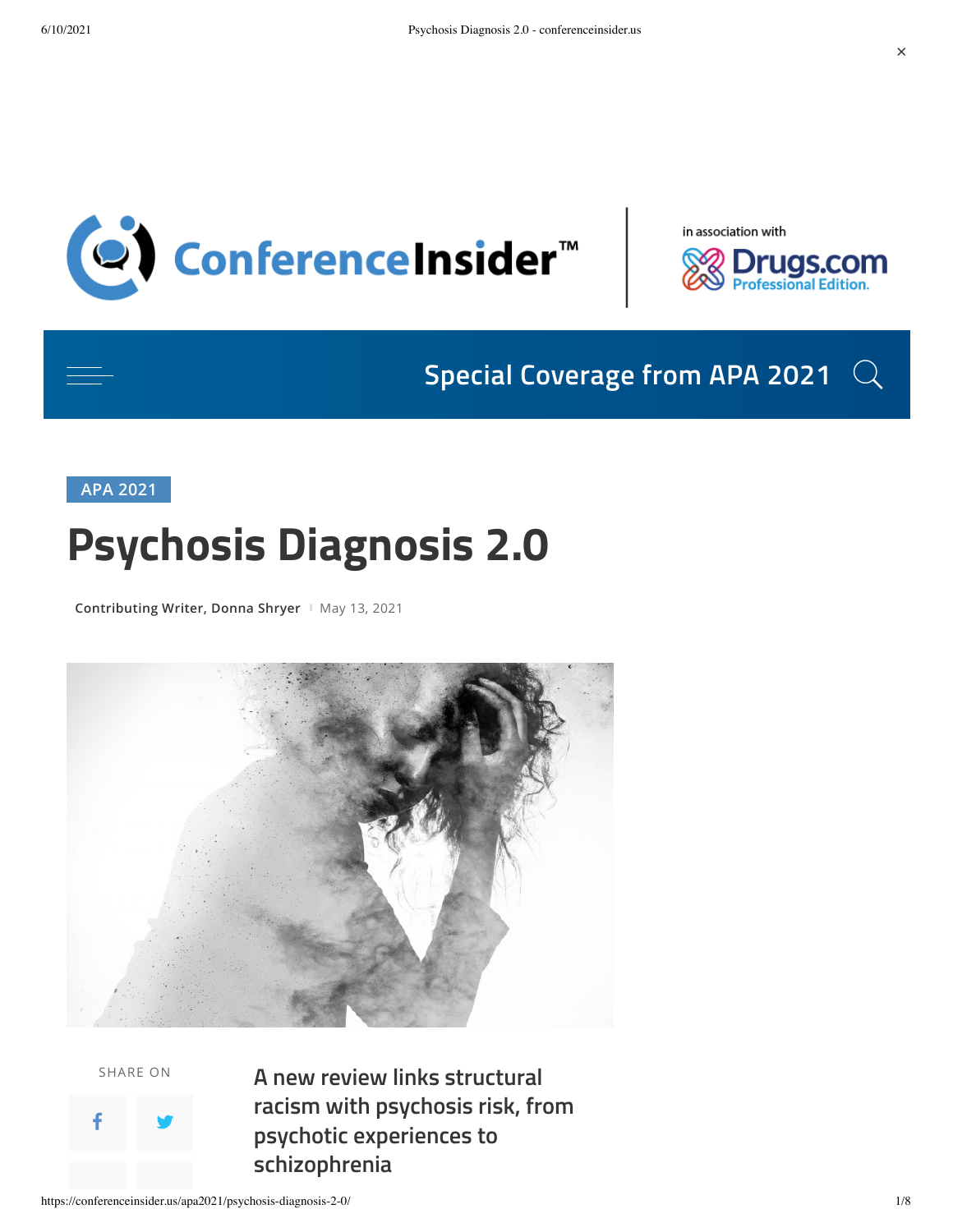

**No Time to Waste**

Researchers began with US-based literature focused on various social determinants, aka social and environmental conditions experienced across the lifespan, and along the way spotted a significant pattern that links racial disparities with psychotic disorders – including schizophrenia. Because racism is historically tied to US societal systems, the review concludes, structural racism appears to play a prominent role in psychosis risk factors for people of color and those from low socioeconomic backgrounds.

This conclusion was released during the American Psychiatric Association (APA) virtual meeting, with the review, titled *From Womb to Neighborhood: A Racial Analysis of Social Determinants of Psychosis in the United States*, published in the *American Journal of Psychiatry*.

However, of the 85,000 papers published in JAMA and the New England Journal of Medicine during the past 30 years and covering risk for psychosis, "only 15 include the word 'racism' anywhere in the text," said review lead author Deidre M. Anglin, PhD, City College of New York, City University of New York, during an APA press session.

Following up on this finding, Dr. Anglin stated that structural racism's role as a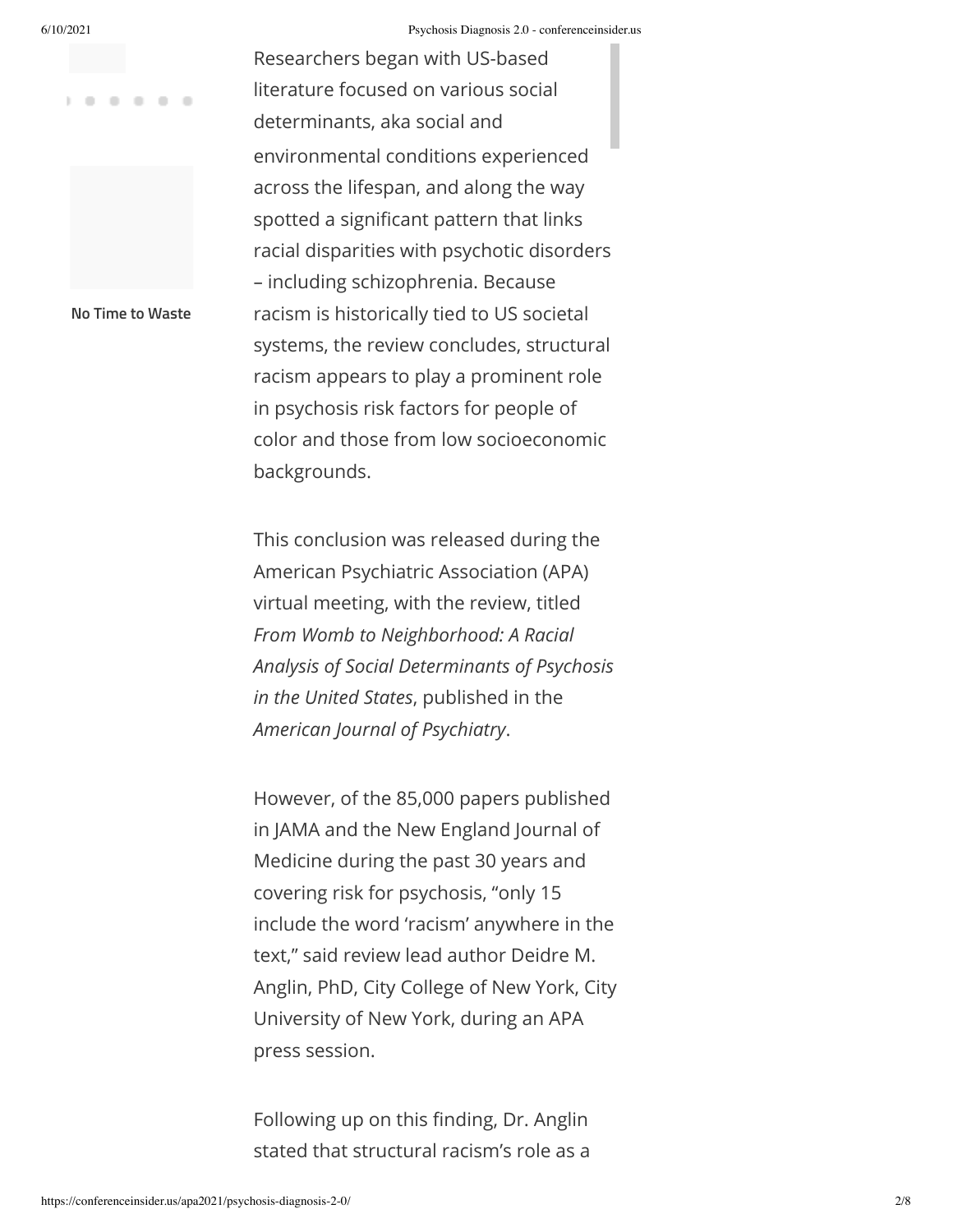psychosis risk remains a sorely neglected issue in the United States. She added, "Our research indicates that we need to treat structural racism as a critical public health threat."

## **A Trio of Concerns**

While similar reviews exist, the work predominantly comes from European samples, which are not generalizable to the United States and the US vs. European environments have different socio-political histories, Dr. Anglin explained. She went on to note that structural racism forms a social hierarchy unique to the United States. Following through on that statement, the review authors selected three key areas to investigate – because they reflect social and environmental conditions that may affect psychosis risk through a common pathway shaped by structural racism.

The areas include the neighborhood environment, collective and individual exposure to trauma and stress, and prenatal and perinatal complications.

• The study of neighborhood environments in the US pertains to disadvantages experienced by racially minoritized communities through inequitable access to healthcare, healthy foods, education,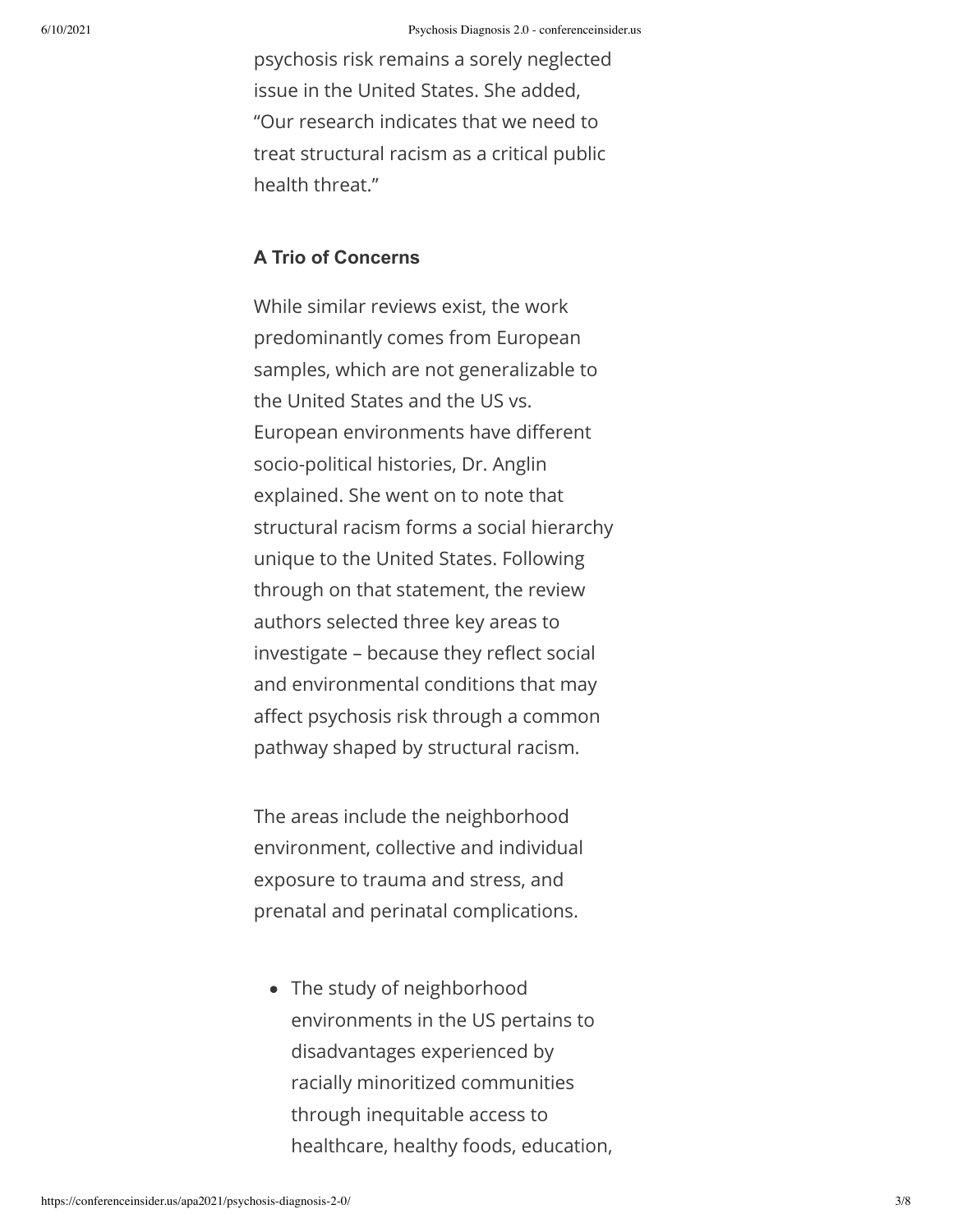employment opportunities, and safe housing. Inequitable access produces cumulative stress and what Dr. Anglin suggests is increased risk for psychosis. "There's a large body of research that speaks to how the neighborhood holds a lot of risk in terms of advantages versus disadvantages, and it gets preserved across generations. That is, I think, a critical piece in terms of thinking about mental health outcomes like psychosis," Dr. Anglin said. She added, "Social environment, such as neighborhood disadvantage and discrimination, is critical to understanding risk for psychosis – maybe even more important than what genetic studies have shown us."

Cumulative exposure to trauma and stress, at both collective and individual levels, is common among those with schizophrenia, with more than 85% of these people reporting at least one adverse childhood experience. In addition, rates of trauma and adversity are significantly higher in marginalized racial groups compared to white people and often associated with racism. Based on these known truths, review authors investigated a potential connection between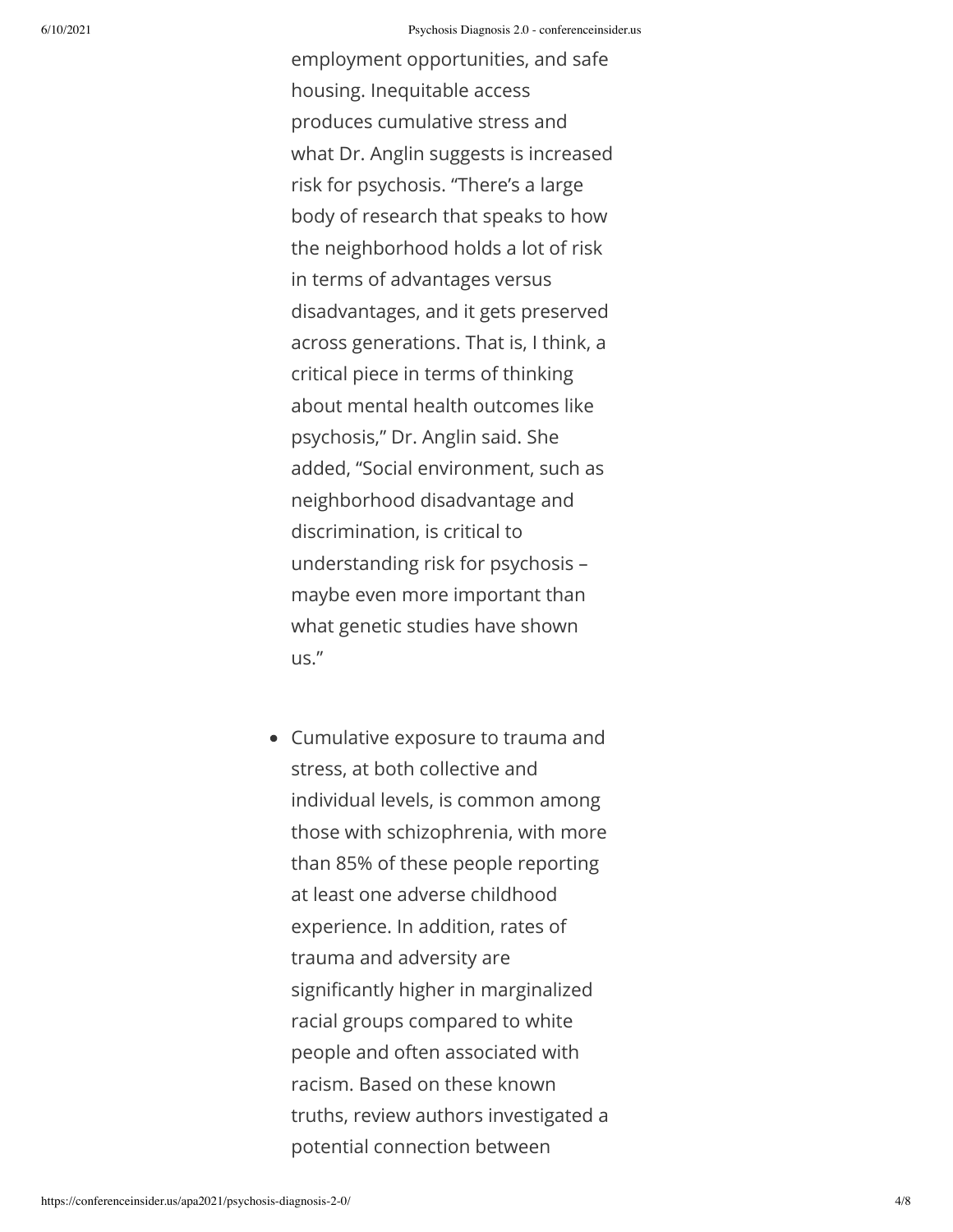trauma and increased risk of psychotic disorders. As Dr. Anglin explained, "A lot of studies show that among people experiencing psychosis, rates of trauma and adversity are significantly higher in marginalized racial groups compared to white people. And that cuts across various different kinds of trauma, from physical abuse, early childhood adversity, to discriminatory types of traumatic experiences."

Multiple prenatal and perinatal complications, such as infections, maternal stress, an increase in maternal inflammation, and preterm deliveries as well as reduced fetal growth have been associated with increased risk for psychotic disorders. Bookending this statement is the fact that Black women in the US have a disproportionately increased risk for many obstetric complications compared to white women – although previous studies have neglected to consider racial disparities in birth complications. Dr. Anglin and her team investigated this previously ignored link and upon review, identified a connection between racial disparities in birth